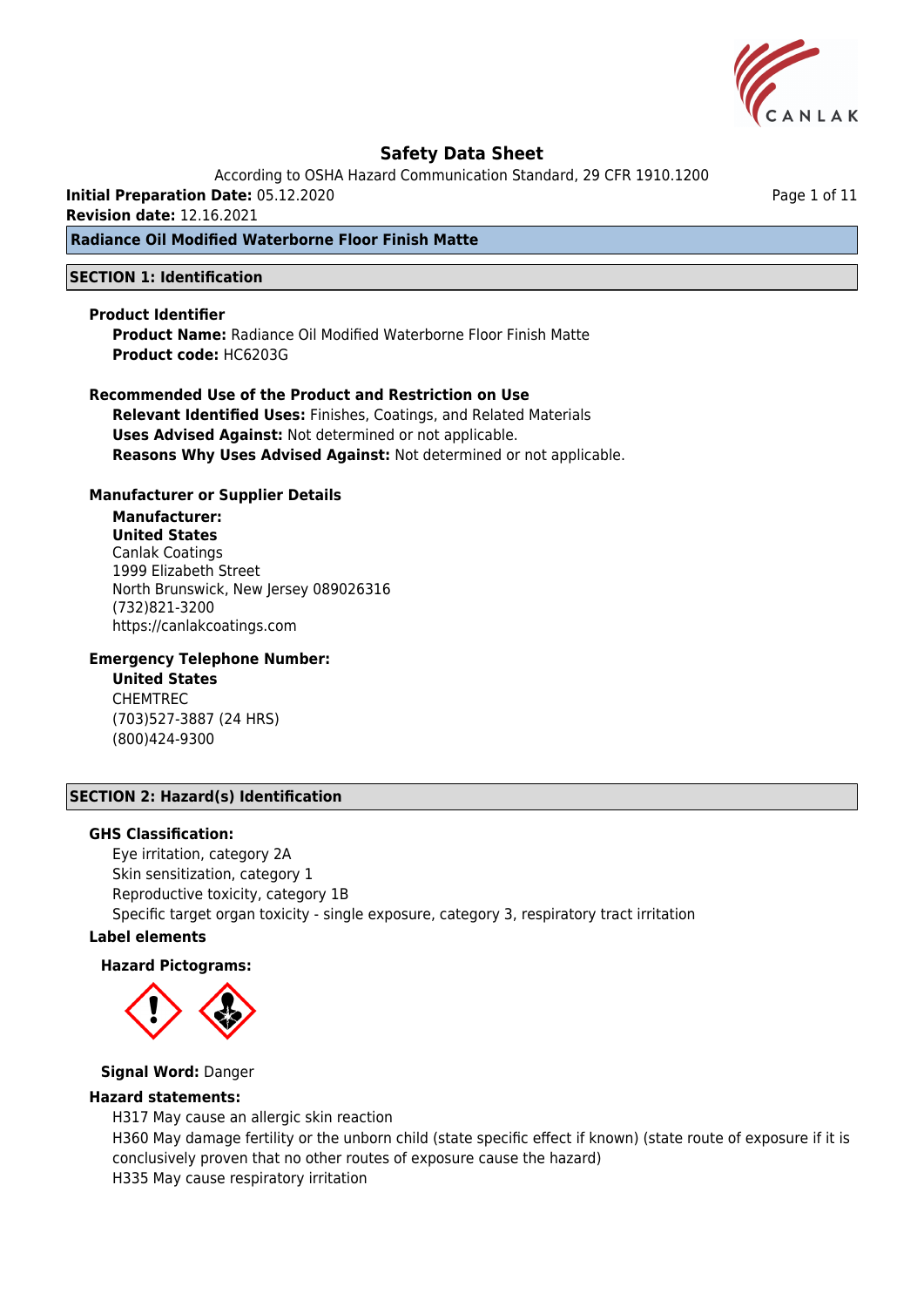According to OSHA Hazard Communication Standard, 29 CFR 1910.1200

**Initial Preparation Date:** 05.12.2020

**Revision date:** 12.16.2021

# **Radiance Oil Modified Waterborne Floor Finish Matte**

H319 Causes serious eye irritation

### **Precautionary Statements:**

P261 Avoid breathing dust/fume/gas/mist/vapors/spray P272 Contaminated work clothing must not be allowed out of the workplace P280 Wear protective gloves/protective clothing/eye protection/face protection P201 Obtain special instructions before use P202 Do not handle until all safety precautions have been read and understood P271 Use only outdoors or in a well-ventilated area P264 Wash skin thoroughly after handling P302+P352 IF ON SKIN: Wash with plenty of water/ … P333+P313 If skin irritation or rash occurs: Get medical advice/attention P321 Specific treatment (see ... on this label) P363 Wash contaminated clothing before reuse P308+P313 IF exposed or concerned: Get medical advice/attention P304+P340 IF INHALED: Remove victim to fresh air and keep at rest in a position comfortable for breathing P312 Call a POISON CENTER/doctor/.../if you feel unwell P305+P351+P338 IF IN EYES: Rinse cautiously with water for several minutes. Remove contact lenses, if present and easy to do. Continue rinsing P337+P313 If eye irritation persists: Get medical advice/attention P405 Store locked up P403+P233 Store in a well-ventilated place. Keep container tightly closed P501 Dispose of contents/container to…

# **Hazards Not Otherwise Classified:** None

#### **SECTION 3: Composition/Information on Ingredients**

| <b>Identification</b>   | <b>Name</b>                           | Weight % |
|-------------------------|---------------------------------------|----------|
| CAS Number:<br>872-50-4 | 1-methyl-2-pyrrolidone                | $<$ 6    |
| CAS Number:<br>121-44-8 | Triethylamine                         | $<$ 2    |
| CAS Number:<br>126-86-3 | 2,4,7,9-tetramethyldec-5-yne-4,7-diol | <0.2     |

#### **Additional Information:** None

#### **SECTION 4: First Aid Measures**

#### **Description of First Aid Measures**

#### **General Notes:**

Show this Safety Data Sheet to the doctor in attendance.

#### **After Inhalation:**

If inhaled, remove person to fresh air and place in a position comfortable for breathing. Keep person at rest. If breathing is difficult, administer oxygen. If breathing has stopped, provide artificial respiration. If experiencing respiratory symptoms, seek medical advice/attention.

If inhaled, remove person to fresh air and place in a position comfortable for breathing. Keep person at rest. If breathing is difficult, administer oxygen. If breathing has stopped, provide artificial respiration. If symptoms develop or persist, seek medical advice/attention.

# **After Skin Contact:**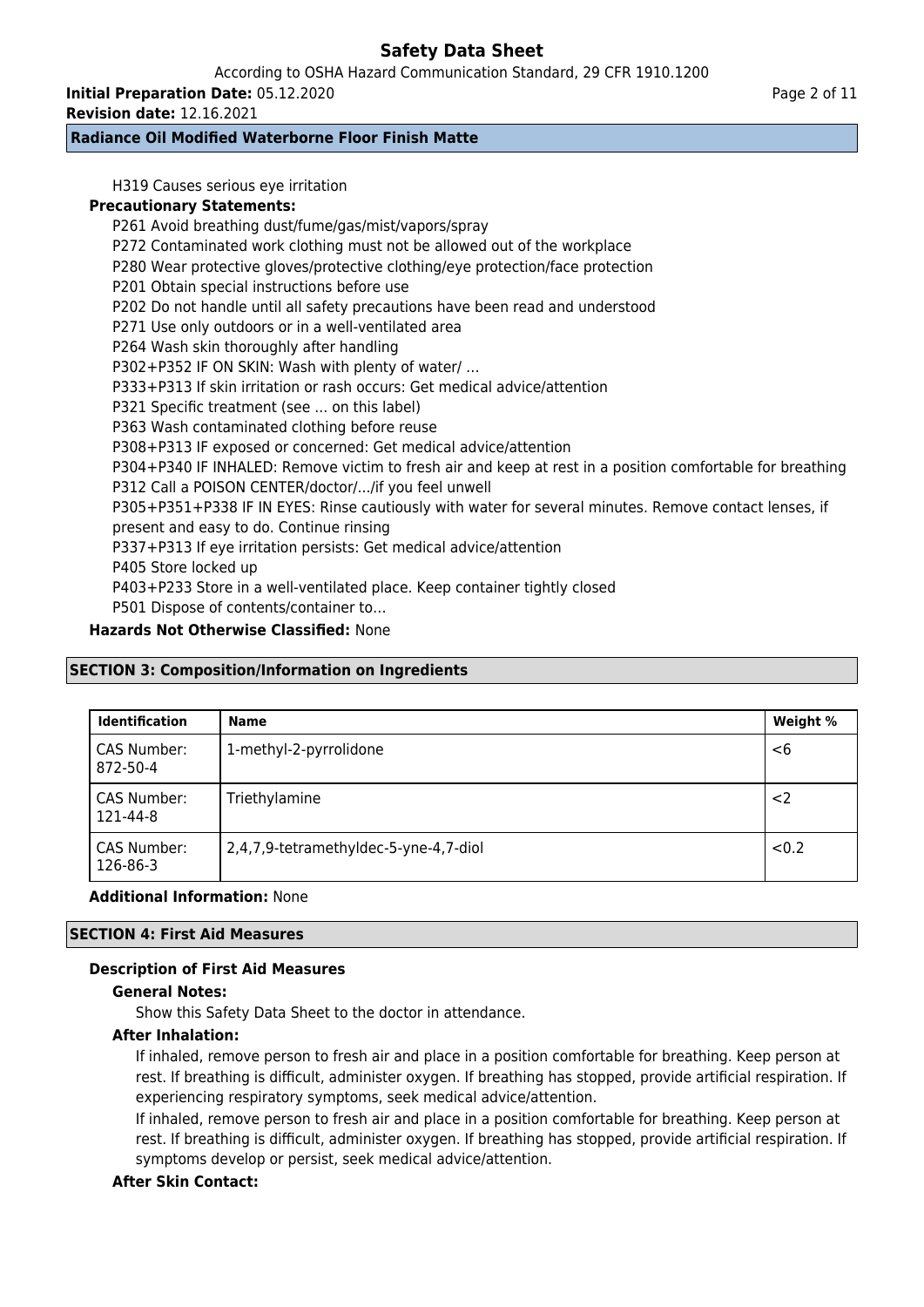According to OSHA Hazard Communication Standard, 29 CFR 1910.1200

**Initial Preparation Date:** 05.12.2020

**Revision date:** 12.16.2021

### **Radiance Oil Modified Waterborne Floor Finish Matte**

Remove contaminated clothing and shoes. Rinse skin with copious amounts of water [shower] for several minutes. Launder contaminated clothing before reuse. If symptoms develop or persist, seek medical advice/attention.

#### **After Eye Contact:**

Rinse eyes with plenty of water for several minutes. Remove contact lenses if present and easy to do so. Protect unexposed eye. If symptoms develop or persist, seek medical advice/attention.

Rinse eyes with plenty of gently flowing lukewarm water for 15 minutes. Remove contact lenses if present and easy to do so. Protect unexposed eye. If symptoms develop or persist, seek medical advice/attention.

#### **After Swallowing:**

If swallowed, DO NOT induce vomiting unless told to do so by a physician or poison control center. Rinse mouth with water. Never give anything by mouth to an unconscious person. If spontaneous vomiting occurs, place on the left side with head down to prevent aspiration of liquid into the lungs. If symptoms develop or persist, seek medical advice/attention.

# **Most Important Symptoms and Effects, Both Acute and Delayed**

#### **Acute Symptoms and Effects:**

Dermal exposure may cause an allergic skin reaction. Symptoms may include irritation, redness, pain, rash, inflammation, itching, burning and dermatitis.

Inhalation may have adverse effects on the respiratory tract. Symptoms may include cough, breathing difficulties, sore throat and inflammation of the mucous membrane lining the respiratory tract.

Eye contact may result in irritation, redness, pain, inflammation, itching, burning and tearing.

#### **Delayed Symptoms and Effects:**

Effects are dependent on exposure (dose, concentration, contact time).

Long term exposure may affect fertility. Symptoms include, but are not limited to: menstrual problems, altered sexual behavior/fertility/ and pregnancy outcome. Long term exposure may also affect development of the unborn child. Symptoms include, but are not limited to: intrauterine growth retardation, pre-term birth, birth defects and postnatal death.

#### **Immediate Medical Attention and Special Treatment**

#### **Specific Treatment:**

If respiratory symptoms persist, seek medical attention.

#### **Notes for the Doctor:**

Treat symptomatically.

#### **SECTION 5: Firefighting Measures**

#### **Extinguishing Media**

#### **Suitable Extinguishing Media:**

Water mist/fog, carbon dioxide, dry chemical or alcohol resistant foam.

#### **Unsuitable Extinguishing Media:**

Do not use water jet.

#### **Specific Hazards During Fire-Fighting:**

Thermal decomposition may produce irritating/toxic fumes/gases.

#### **Special Protective Equipment for Firefighters:**

Fire-fighters should wear appropriate protective equipment and self-contained breathing apparatus (SCBA) with a full-face piece operated in positive pressure mode.

#### **Special precautions:**

Avoid contact with skin, eyes, hair and clothing. Do not breathe fumes/gas/mists/aerosols/vapors/dusts.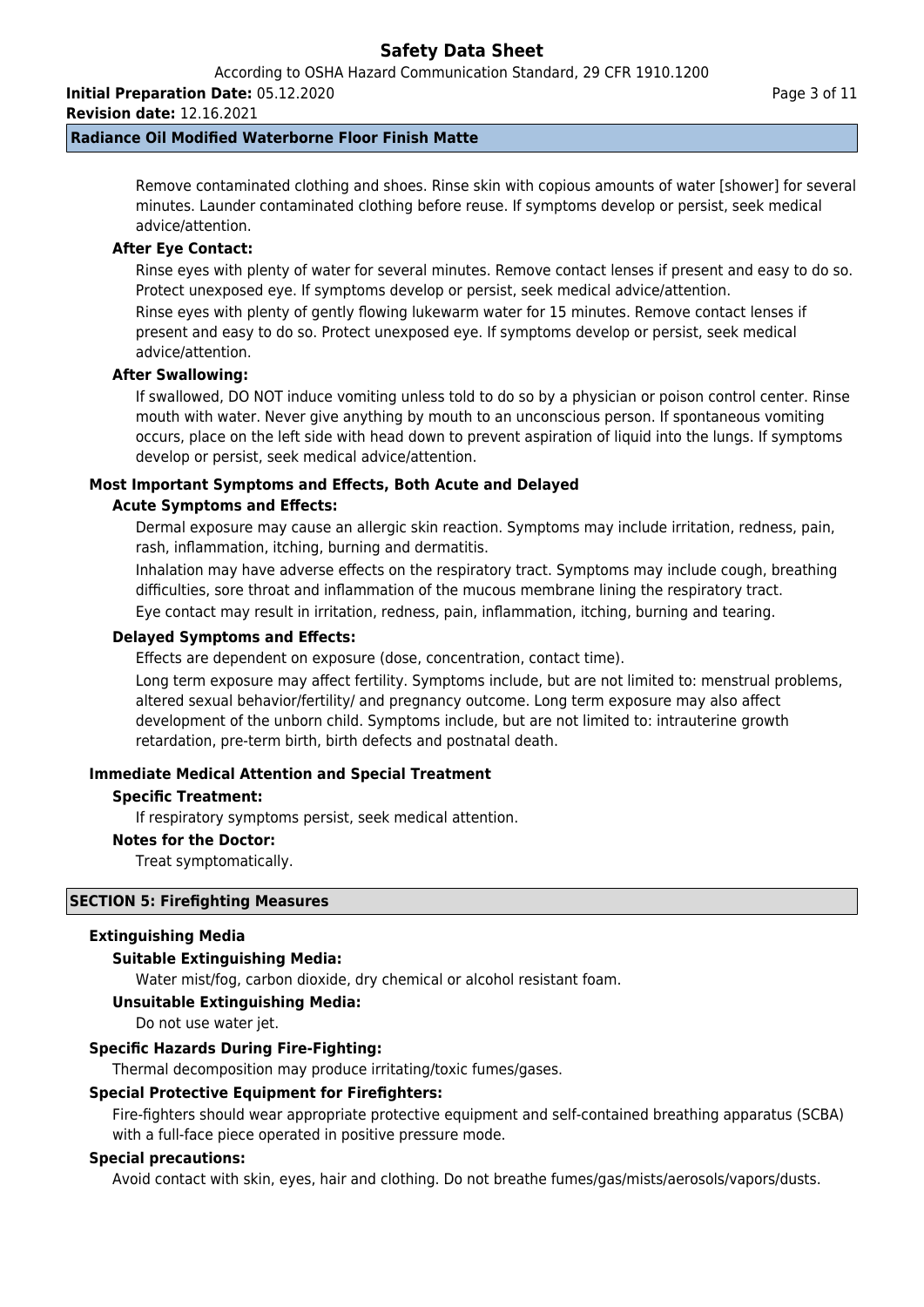**Initial Preparation Date:** 05.12.2020

**Revision date:** 12.16.2021

### **Radiance Oil Modified Waterborne Floor Finish Matte**

Move containers from fire area if safe to do so. Use water spray/fog for cooling fire exposed containers. Avoid unnecessary run-off of extinguishing media which may cause pollution.

#### **SECTION 6: Accidental Release Measures**

### **Personal Precautions, Protective Equipment, and Emergency Procedures:**

Evacuate unnecessary personnel. Ventilate area. Extinguish any sources of ignition. Wear recommended personal protective equipment (see Section 8). Avoid contact with skin, eyes and clothing. Avoid breathing mist, vapor, dust, fume and spray. Do not walk through spilled material. Wash thoroughly after handling.

#### **Environmental Precautions:**

Prevent further leakage or spillage if safe to do so. Prevent from reaching drains, sewers and waterways. Discharge into the environment must be avoided.

### **Methods and Material for Containment and Cleaning Up:**

Do not touch damaged containers or spilled material unless wearing appropriate personal protective clothing. Stop leak if you can do it without risk. Contain and collect spillage and place in suitable container for future disposal. Dispose of in accordance with all applicable regulations (see Section 13).

#### **Reference to Other Sections:**

For personal protective equipment see Section 8. For disposal see Section 13.

### **SECTION 7: Handling and Storage**

### **Precautions for Safe Handling:**

Use appropriate personal protective equipment (see Section 8). Use only with adequate ventilation. Avoid breathing mist/vapor/spray/dust. Do not eat, drink, smoke, or use personal products when handling chemical substances. Avoid contact with skin, eyes and clothing. Wash affected areas thoroughly after handling. Keep away from incompatible materials (See Section 10). Keep containers tightly closed when not in use.

#### **Conditions for Safe Storage, Including Any Incompatibilities:**

Store in cool, dry, well-ventilated location out of direct sunlight. Keep away from food and beverages. Protect from freezing and physical damage. Store away from heat, open flames and other sources of ignition. Keep container tightly sealed. Store away from incompatible materials (See Section 10).

#### **SECTION 8: Exposure Controls/Personal Protection**

Only those substances with limit values have been included below.

#### **Occupational Exposure Limit Values:**

| <b>Country (Legal Basis)</b> | <b>Substance</b>       | <b>Identifier</b> | Permissible concentration            |
|------------------------------|------------------------|-------------------|--------------------------------------|
| lweel                        | 1-methyl-2-pyrrolidone | 872-50-4          | 8-Hour TWA: 10 ppm                   |
|                              | 1-methyl-2-pyrrolidone | 872-50-4          | 8-Hour TWA: 40 mg/m <sup>3</sup>     |
| United States (California)   | 1-methyl-2-pyrrolidone | 872-50-4          | 8-Hour TWA: 1 ppm                    |
|                              | 1-methyl-2-pyrrolidone | 872-50-4          | 8-Hour TWA: 4 mg/m <sup>3</sup>      |
| lacgih                       | Triethylamine          | 121-44-8          | 8-Hour TWA: 0.5 ppm                  |
|                              | Triethylamine          | 121-44-8          | 15-Minute STEL: 1 ppm                |
| <b>INIOSH</b>                | Triethylamine          | 121-44-8          | IDLH: 200 ppm                        |
| losha                        | Triethylamine          | 121-44-8          | 8-Hour TWA: 10 ppm                   |
|                              | Triethylamine          | 121-44-8          | 8-Hour TWA: 40 mg/m <sup>3</sup>     |
|                              | Triethylamine          | 121-44-8          | 15-Minute STEL: 15 ppm               |
|                              | Triethylamine          | 121-44-8          | 15-Minute STEL: 60 mg/m <sup>3</sup> |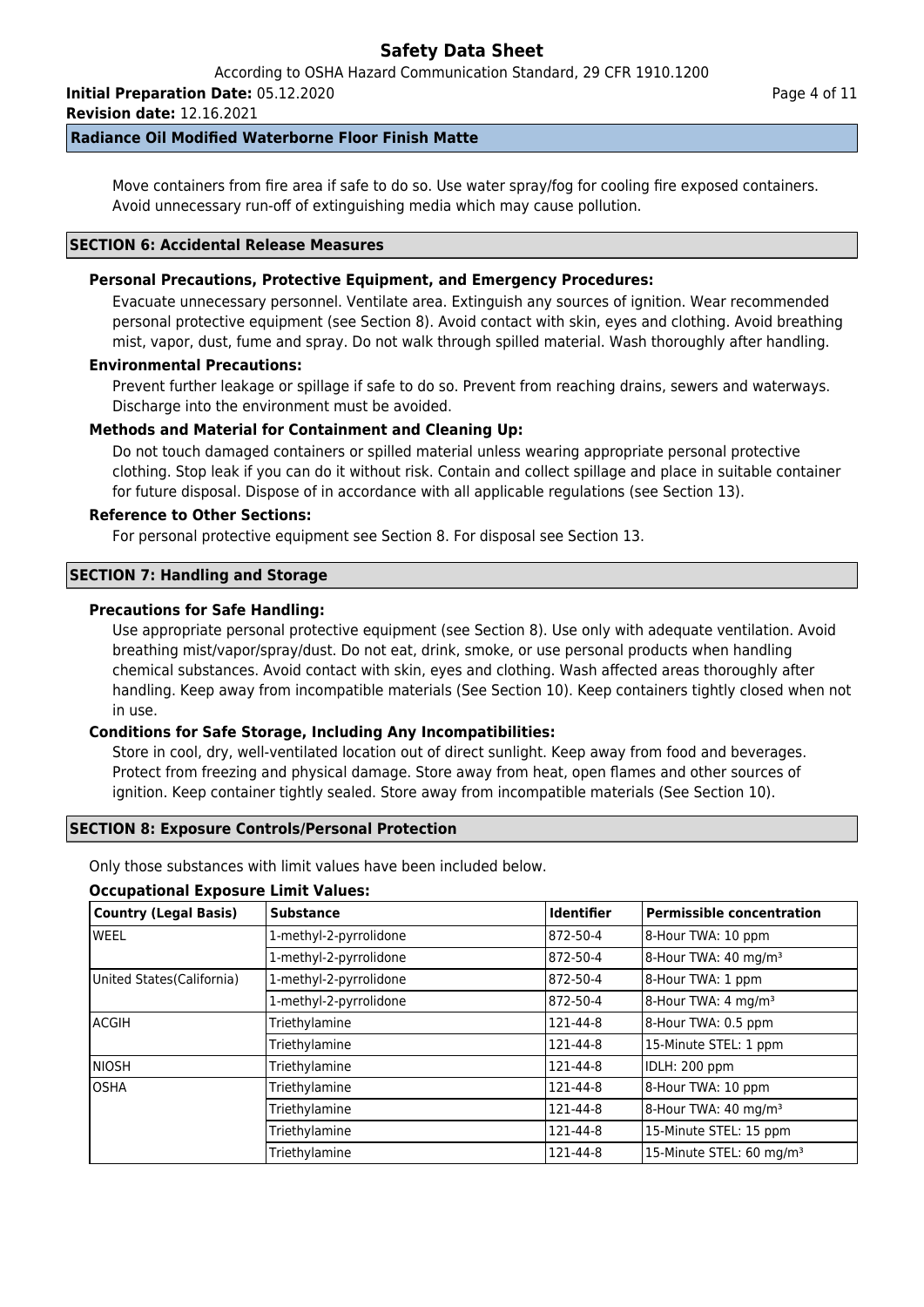**Initial Preparation Date:** 05.12.2020

**Revision date:** 12.16.2021

#### **Radiance Oil Modified Waterborne Floor Finish Matte**

#### **Biological Limit Values:**

| Country (Legal Basis) | <b>Substance</b>       | l ifier | I Ident   Determinant                            | l Specimen | <b>Sampling</b><br>ltime | Permissible<br>limits |
|-----------------------|------------------------|---------|--------------------------------------------------|------------|--------------------------|-----------------------|
| <b>ACGIH</b>          | 1-methyl-2-pyrrolidone | $0 - 4$ | 872-5 5-Hydroxy-N-methyl-2- Urine<br>pyrrolidone |            | <b>End of shift</b>      | 100 ma/L              |

### **Information on Monitoring Procedures:**

Not determined or not applicable.

#### **Appropriate Engineering Controls:**

Emergency eye wash stations and safety showers should be available in the immediate vicinity of use or handling. Provide adequate ventilation to maintain the airborne concentrations of vapor, mists, and/or dusts below the applicable workplace exposure limits, while observing recognized national standards (or equivalent).

### **Personal Protection Equipment**

#### **Eye and Face Protection:**

Safety glasses or goggles. Use eye protection equipment that has been tested and approved by recognized national standards (or equivalent).

#### **Skin and Body Protection:**

Chemical resistant, impervious gloves approved by the appropriate standards. Gloves must be inspected prior to use. Avoid skin contact with used gloves. Appropriate techniques should be used to remove used gloves and contaminated clothing. Personal protective equipment for the body should be selected based on the task being performed and the risks involved and should be approved by a specialist before handling this product. Ensure that all personal protective equipment is approved by recognized national standards (or equivalent).

#### **Respiratory Protection:**

If engineering controls do not maintain airborne concentrations below the applicable workplace exposure limits, or to an acceptable level (if exposure limits have not been established), a respirator approved by recognized national standards (or equivalent) must be worn.

#### **General Hygienic Measures:**

When handling chemical products, do not eat, drink or smoke. Wash hands after handling, before breaks, and at the end of the workday. Avoid contact with skin, eyes and clothing. Wash contaminated clothing before reuse. Perform routine housekeeping.

#### **SECTION 9: Physical and Chemical Properties**

#### **Information on Basic Physical and Chemical Properties**

| Appearance                         | Golden brown liquid |
|------------------------------------|---------------------|
| <b>Odor</b>                        | Mild                |
| Odor threshold                     | N/A                 |
| ∣pH                                | $8 - 9$             |
| Melting point/freezing point       | N/A                 |
| Initial boiling point/range        | $>100^{\circ}$ C    |
| Flash point (closed cup)           | N/A                 |
| <b>Evaporation rate</b>            | lFaster than water  |
| <b>Flammability (solid, gas)</b>   | N/A                 |
| Upper flammability/explosive limit | N/A                 |
| Lower flammability/explosive limit | 2.6 % by volmue     |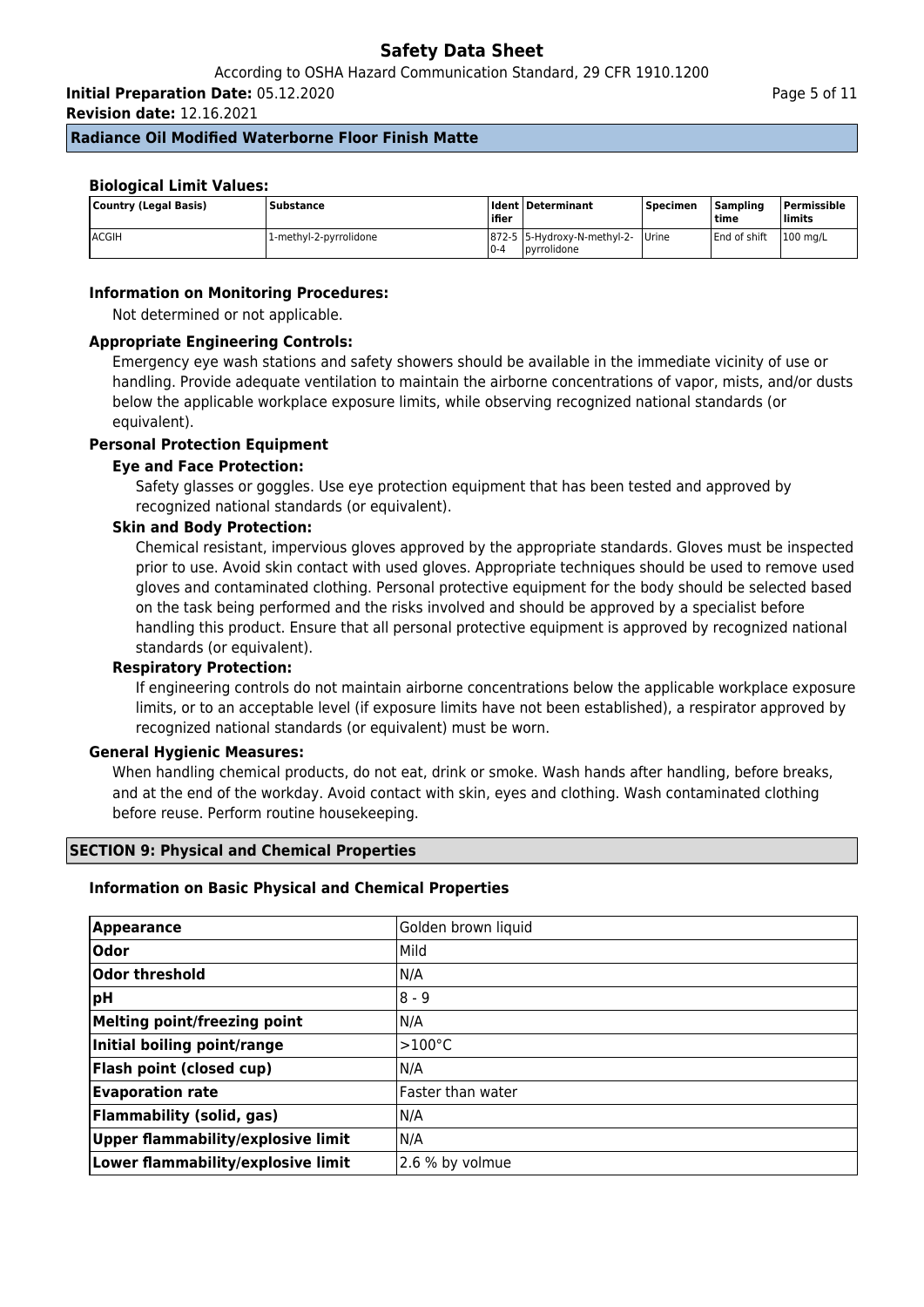# According to OSHA Hazard Communication Standard, 29 CFR 1910.1200 **Initial Preparation Date:** 05.12.2020

**Revision date:** 12.16.2021

**Radiance Oil Modified Waterborne Floor Finish Matte**

| <b>Vapor pressure</b>                   | N/A                 |
|-----------------------------------------|---------------------|
| <b>Vapor density</b>                    | N/A                 |
| Density                                 | $1.08 + -0.02$ g/cc |
| <b>Relative density</b>                 | $1.08 + - 0.02$     |
| <b>Solubilities</b>                     | Miscible with water |
| Partition coefficient (n-octanol/water) | N/A                 |
| <b>Auto/Self-ignition temperature</b>   | N/A                 |
| <b>Decomposition temperature</b>        | N/A                 |
| <b>Dynamic viscosity</b>                | N/A                 |
| <b>Kinematic viscosity</b>              | N/A                 |
| <b>Explosive properties</b>             | N/A                 |
| <b>Oxidizing properties</b>             | N/A                 |

#### **SECTION 10: Stability and Reactivity**

#### **Reactivity:**

Not reactive under recommended handling and storage conditions.

#### **Chemical Stability:**

Stable under recommended handling and storage conditions.

#### **Possibility of Hazardous Reactions:**

Hazardous reactions are not anticipated under recommended conditions of handling and storage.

#### **Conditions to Avoid:**

Extreme heat, open flames, hot surfaces, sparks, ignition sources and incompatible materials.

#### **Incompatible Materials:**

None known.

#### **Hazardous Decomposition Products:**

Under normal conditions of storage and use, hazardous decomposition products should not be produced.

#### **SECTION 11: Toxicological Information**

#### **Acute Toxicity**

**Assessment:** Based on available data, the classification criteria are not met.

#### **Product Data:** No data available.

### **Substance Data:**

| <b>Name</b>                               | Route             | Result                        |
|-------------------------------------------|-------------------|-------------------------------|
| 1-methyl-2-pyrrolidone                    | loral             | LD50 Rat: 4150 mg/kg          |
|                                           | Inhalation        | LC50 Rat: >5.1 mg/L (4 hours) |
|                                           | ldermal           | LD50 Rat: >5000 mg/kg         |
| Triethylamine                             | loral             | LD50 Rat: 730 mg/kg           |
|                                           | <i>inhalation</i> | LC50 Rat: 3496 ppmV           |
|                                           | ldermal           | LD50 Rabbit: 580 mg/kg        |
| 2,4,7,9-tetramethyldec-5-<br>yne-4,7-diol | loral             | LD50 Rat: >5000 mg/kg         |
|                                           | dermal            | LD50 Rat: >2000 mg/kg         |

#### **Skin Corrosion/Irritation**

**Assessment:** Based on available data, the classification criteria are not met.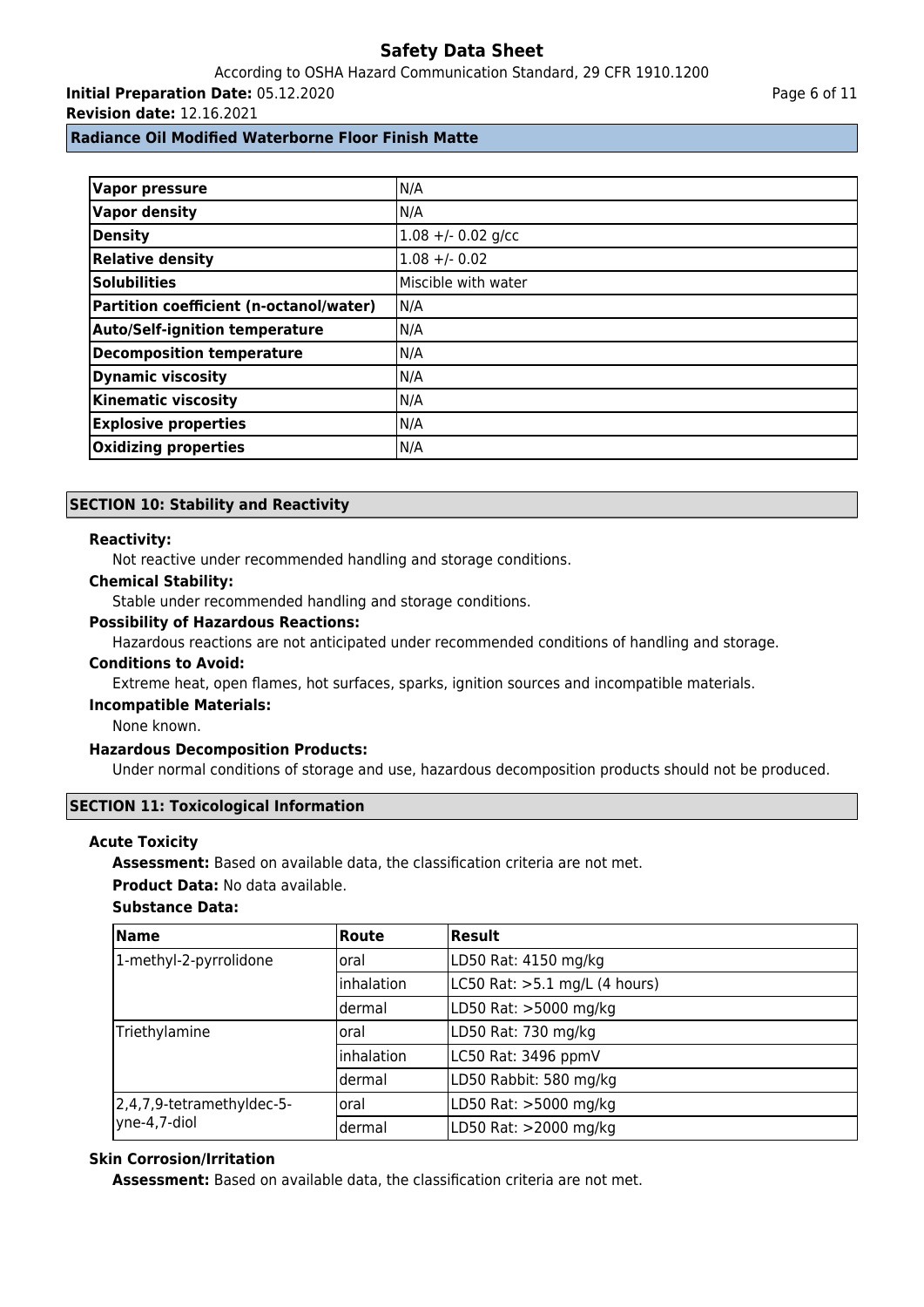# According to OSHA Hazard Communication Standard, 29 CFR 1910.1200

**Initial Preparation Date:** 05.12.2020

**Revision date:** 12.16.2021

#### **Radiance Oil Modified Waterborne Floor Finish Matte**

#### **Product Data:**

No data available.

#### **Substance Data:**

| <b>Name</b>            | <b> Result</b>                           |
|------------------------|------------------------------------------|
| 1-methyl-2-pyrrolidone | Causes skin irritation.                  |
| Triethylamine          | Causes severe skin burns and eye damage. |

#### **Serious Eye Damage/Irritation**

#### **Assessment:**

Causes serious eye irritation.

#### **Product Data:**

No data available.

#### **Substance Data:**

| <b>Name</b>                                       | Result                         |
|---------------------------------------------------|--------------------------------|
| 1-methyl-2-pyrrolidone                            | Causes serious eye irritation. |
| $ 2,4,7,9$ -tetramethyldec-5-<br>$ $ yne-4,7-diol | Causes serious eye damage.     |

#### **Respiratory or Skin Sensitization**

#### **Assessment:**

May cause an allergic skin reaction.

#### **Product Data:**

#### No data available.

#### **Substance Data:**

| <b>Name</b>                   | Result                               |
|-------------------------------|--------------------------------------|
| $ 2,4,7,9$ -tetramethyldec-5- | May cause an allergic skin reaction. |
| $ $ yne-4,7-diol              |                                      |

#### **Carcinogenicity**

**Assessment:** Based on available data, the classification criteria are not met.

**Product Data:** No data available.

**Substance Data:** No data available.

#### **International Agency for Research on Cancer (IARC):**

| Name                   | <b>Classification</b> |
|------------------------|-----------------------|
| 1-methyl-2-pyrrolidone | Not Applicable        |
| Triethylamine          | Not Applicable        |

#### **National Toxicology Program (NTP):**

| <b>Name</b>            | <b>Classification</b> |
|------------------------|-----------------------|
| 1-methyl-2-pyrrolidone | Not Applicable        |
| Triethylamine          | Not Applicable        |

### **OSHA Carcinogens:** Not applicable

#### **Germ Cell Mutagenicity**

**Assessment:** Based on available data, the classification criteria are not met.

#### **Product Data:**

No data available.

**Substance Data:** No data available.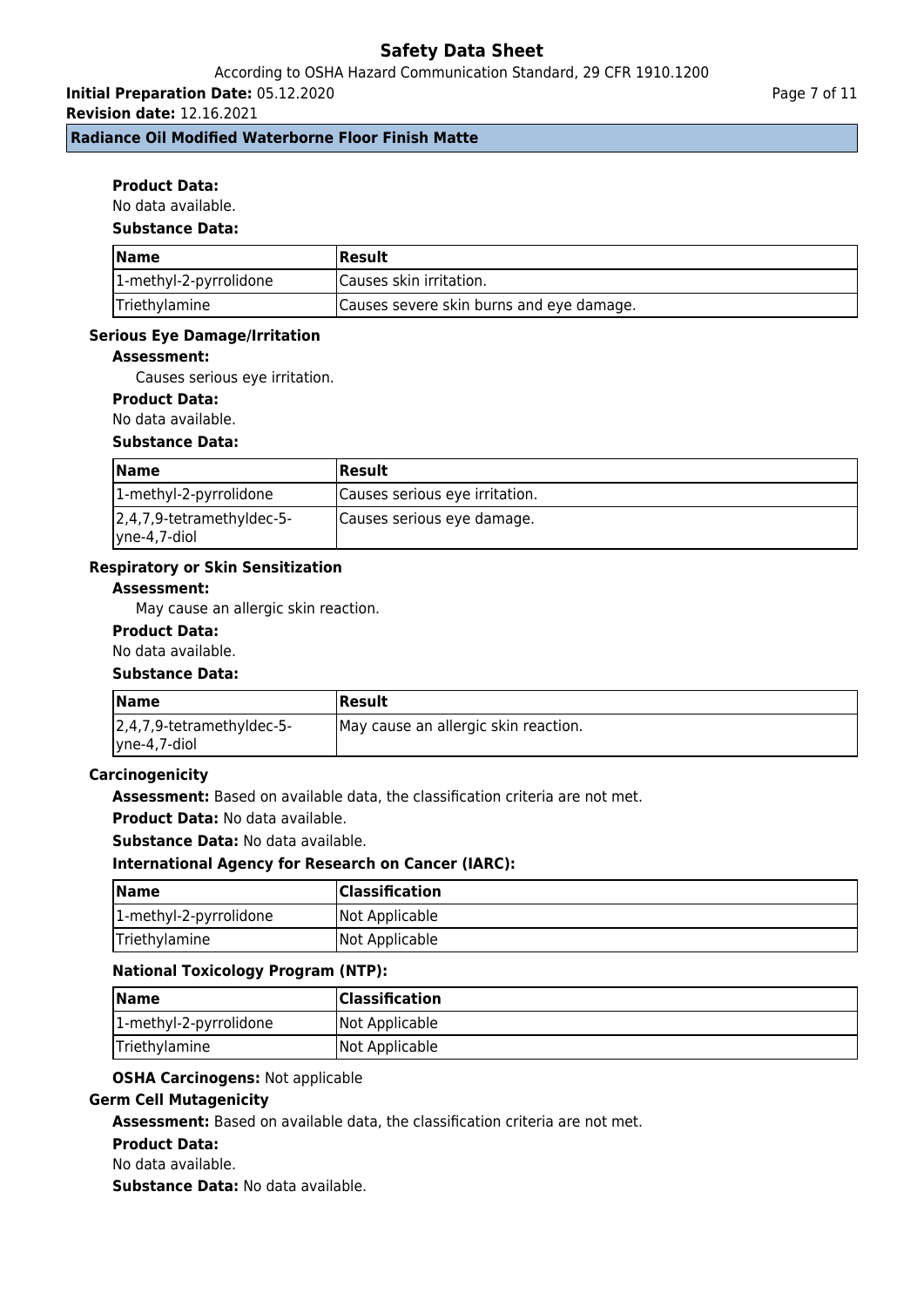# According to OSHA Hazard Communication Standard, 29 CFR 1910.1200

**Initial Preparation Date:** 05.12.2020 **Revision date:** 12.16.2021

**Radiance Oil Modified Waterborne Floor Finish Matte**

#### **Reproductive Toxicity**

#### **Assessment:**

May damage fertility or the unborn child.

#### **Product Data:**

No data available.

#### **Substance Data:**

| <b>Name</b>            | Result                                                            |
|------------------------|-------------------------------------------------------------------|
| 1-methyl-2-pyrrolidone | May damage fertility or the unborn child (developmental effects). |

#### **Specific Target Organ Toxicity (Single Exposure)**

#### **Assessment:**

May cause respiratory irritation.

#### **Product Data:**

No data available.

#### **Substance Data:**

| <b>Name</b>            | Result                            |
|------------------------|-----------------------------------|
| 1-methyl-2-pyrrolidone | May cause respiratory irritation. |
| Triethylamine          | May cause respiratory irritation. |

#### **Specific Target Organ Toxicity (Repeated Exposure)**

**Assessment:** Based on available data, the classification criteria are not met.

#### **Product Data:**

No data available.

**Substance Data:** No data available.

#### **Aspiration toxicity**

**Assessment:** Based on available data, the classification criteria are not met.

#### **Product Data:**

No data available.

**Substance Data:** No data available.

#### **Information on Likely Routes of Exposure:**

No data available.

#### **Symptoms Related to the Physical, Chemical, and Toxicological Characteristics:**

No data available.

#### **Other Information:**

No data available.

#### **SECTION 12: Ecological Information**

#### **Acute (Short-Term) Toxicity**

**Assessment:** Based on available data, the classification criteria are not met.

**Product Data:** No data available.

#### **Substance Data:**

| <b>Name</b>                                       | <b>Result</b>                                                |
|---------------------------------------------------|--------------------------------------------------------------|
| 1-methyl-2-pyrrolidone                            | Fish LC50 Oncorhynchus mykiss: 500 mg/L (96 hours)           |
| Triethylamine                                     | Fish LC50 Onchorhynchus mykiss: 36 mg/L (96 hours)           |
| $ 2,4,7,9$ -tetramethyldec-5-<br>$ $ yne-4,7-diol | Fish LC50 Cyprinus carpio: 42 mg/L (96 hours)                |
|                                                   | Aquatic Invertebrates LC50 Daphnia magna: 88 mg/L (48 hours) |

#### **Chronic (Long-Term) Toxicity**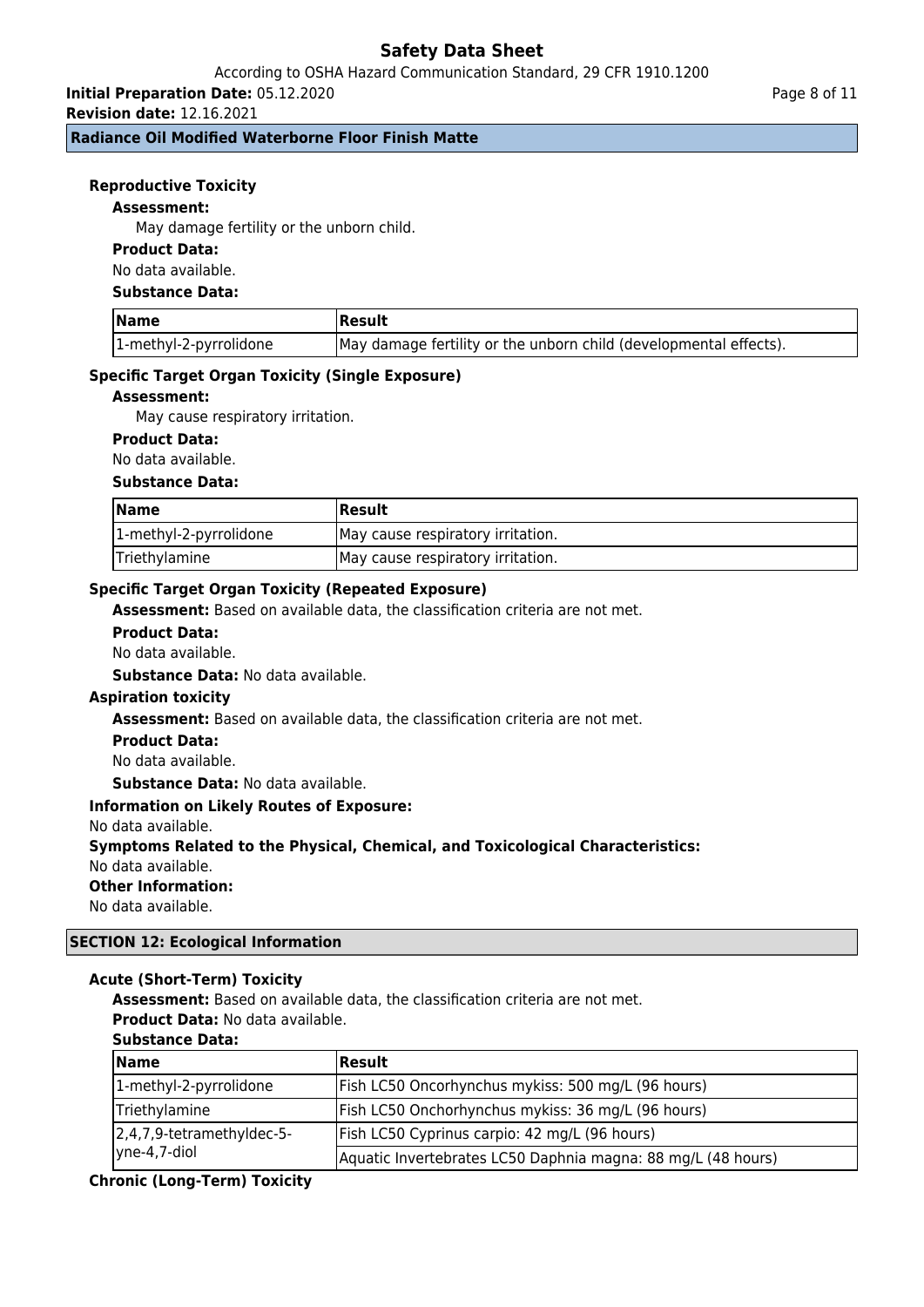According to OSHA Hazard Communication Standard, 29 CFR 1910.1200

**Initial Preparation Date:** 05.12.2020

**Revision date:** 12.16.2021

## **Radiance Oil Modified Waterborne Floor Finish Matte**

**Assessment:** Based on available data, the classification criteria are not met.

**Product Data:** No data available.

# **Substance Data:**

| <b>Name</b>            | Result                                                        |
|------------------------|---------------------------------------------------------------|
| 1-methyl-2-pyrrolidone | Aquatic Invertebrates NOEC Daphnia magna: 12.5 mg/L (21 days) |
| Triethylamine          | Fish EC50 Danio rerio: 53 mg/L (7 days)                       |

#### **Persistence and Degradability**

#### **Product Data:** No data available.

| <b>Substance Data:</b> |  |
|------------------------|--|
|------------------------|--|

| <b>Name</b>                                       | <b>IResult</b>                                                       |
|---------------------------------------------------|----------------------------------------------------------------------|
| 1-methyl-2-pyrrolidone                            | The substance is readily biodegradable (73% degradation in 28 days). |
| Triethylamine                                     | Readily biodegradable.                                               |
| $ 2,4,7,9$ -tetramethyldec-5-<br>$ $ yne-4,7-diol | Does not readily biodegrade.                                         |

# **Bioaccumulative Potential**

#### **Product Data:** No data available.

#### **Substance Data:**

| <b>Name</b>                                | Result                                                                |
|--------------------------------------------|-----------------------------------------------------------------------|
| 1-methyl-2-pyrrolidone                     | The substance has low potential for bioaccumulation (Log Kow: -0.38). |
| Triethylamine                              | $ BCF: 0.5 L/kg$ ww                                                   |
| 2,4,7,9-tetramethyldec-5-<br> yne-4,7-diol | IBCF: 24                                                              |

#### **Mobility in Soil**

#### **Product Data:** No data available.

# **Substance Data:**

| <b>Name</b>                               | Result                                              |
|-------------------------------------------|-----------------------------------------------------|
| 1-methyl-2-pyrrolidone                    | Adsorption to the solid soil phase is not expected. |
| Triethylamine                             | Koc at 20°C: 107.2                                  |
| 2,4,7,9-tetramethyldec-5-<br>yne-4,7-diol | IKoc at 20°C: 43.05                                 |

## **Results of PBT and vPvB assessment**

#### **Product Data:**

**PBT assessment:** This product does not contain any substances that are assessed to be a PBT. **vPvB assessment:** This product does not contain any substances that are assessed to be a vPvB.

#### **Substance Data:**

#### **PBT assessment:**

| 1-methyl-2-pyrrolidone                                        | The substance is not PBT.  |  |
|---------------------------------------------------------------|----------------------------|--|
| Triethylamine                                                 | Substance is not PBT.      |  |
| 2,4,7,9-tetramethyldec-5-<br>$ $ yne-4,7-diol                 | Substance is not PBT.      |  |
| vPvB assessment:                                              |                            |  |
| 1-methyl-2-pyrrolidone                                        | The substance is not vPvB. |  |
| Triethylamine                                                 | Substance is not vPvB.     |  |
| $\left 2,4,7,9\right $ -tetramethyldec-5-<br>$ $ yne-4,7-diol | Substance is not vPvB.     |  |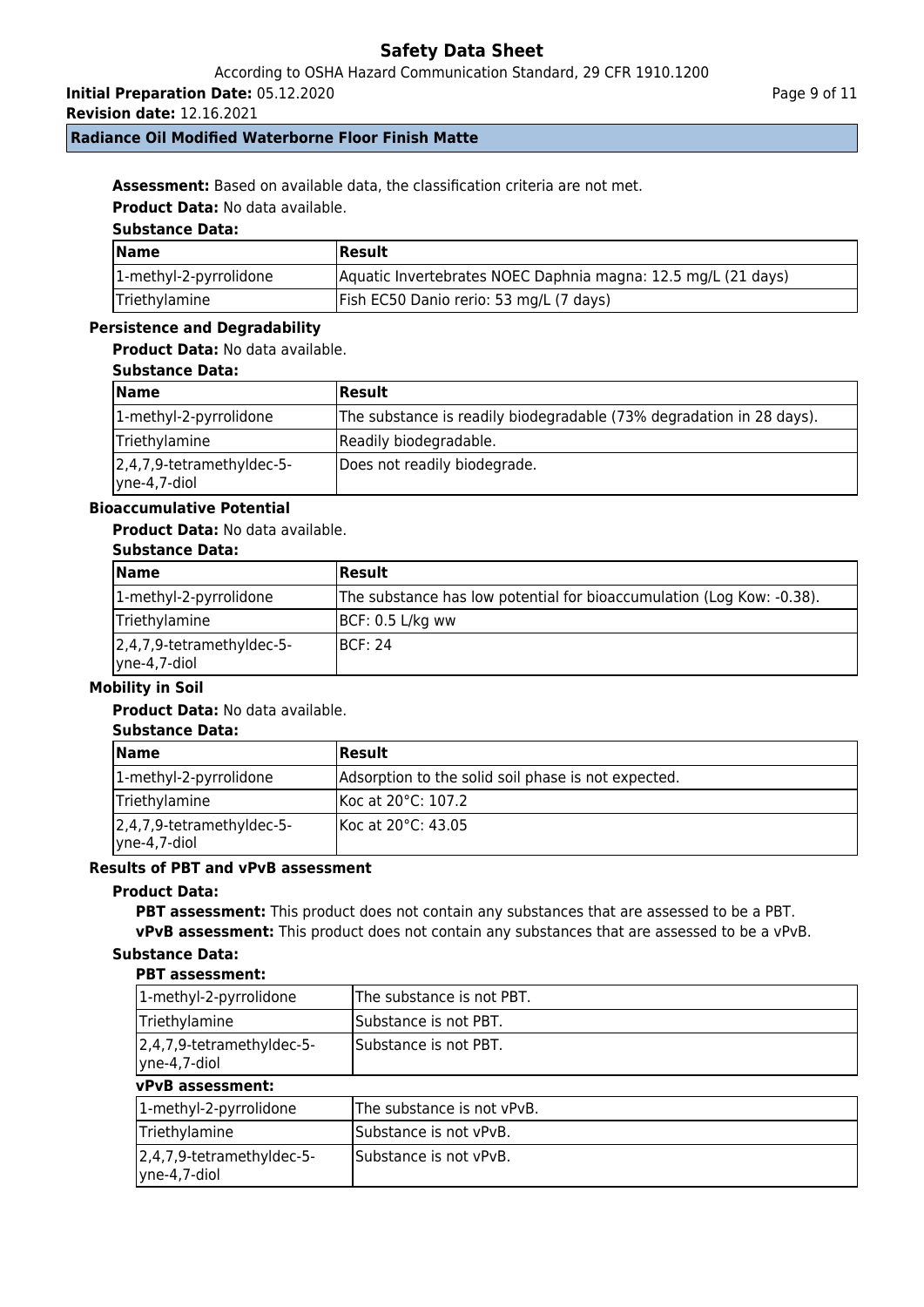According to OSHA Hazard Communication Standard, 29 CFR 1910.1200

**Initial Preparation Date:** 05.12.2020 **Revision date:** 12.16.2021

**Radiance Oil Modified Waterborne Floor Finish Matte**

**Other Adverse Effects: No data available.** 

#### **SECTION 13: Disposal Considerations**

#### **Disposal Methods:**

Do not dump into any sewers, on the ground or into any body of water. Store material for disposal as indicated in Section 7 Handling and Storage. Dispose of in accordance with local, state, and federal laws and regulations. Under RCRA, it is the responsibility of the user of the product to determine, at the time of disposal, whether the product meets RCRA criteria for hazardous waste.

#### **Contaminated packages:**

Not determined or not applicable.

#### **SECTION 14: Transport Information**

#### **United States Transportation of Dangerous Goods (49 CFR DOT)**

| UN Number                           | Not regulated |
|-------------------------------------|---------------|
| UN Proper Shipping Name             | Not regulated |
| UN Transport Hazard Class(es)       | <b>None</b>   |
| <b>Packing Group</b>                | <b>None</b>   |
| <b>Environmental Hazards</b>        | <b>None</b>   |
| <b>Special Precautions for User</b> | None          |

#### **International Maritime Dangerous Goods (IMDG)**

| UN Number                           | Not regulated |
|-------------------------------------|---------------|
| UN Proper Shipping Name             | Not regulated |
| UN Transport Hazard Class(es)       | <b>None</b>   |
| <b>Packing Group</b>                | <b>None</b>   |
| <b>Environmental Hazards</b>        | <b>None</b>   |
| <b>Special Precautions for User</b> | None          |

#### **International Air Transport Association Dangerous Goods Regulations (IATA-DGR)**

| UN Number                           | Not regulated |
|-------------------------------------|---------------|
| UN Proper Shipping Name             | Not regulated |
| UN Transport Hazard Class(es)       | l None        |
| <b>Packing Group</b>                | l None        |
| <b>Environmental Hazards</b>        | None          |
| <b>Special Precautions for User</b> | None          |

# **SECTION 15: Regulatory Information**

# **United States Regulations**

**Inventory Listing (TSCA):** All ingredients are listed-active or exempt.

**Significant New Use Rule (TSCA Section 5):** None of the ingredients are listed.

**Export Notification under TSCA Section 12(b):** None of the ingredients are listed.

**SARA Section 302 Extremely Hazardous Substances:** None of the ingredients are listed.